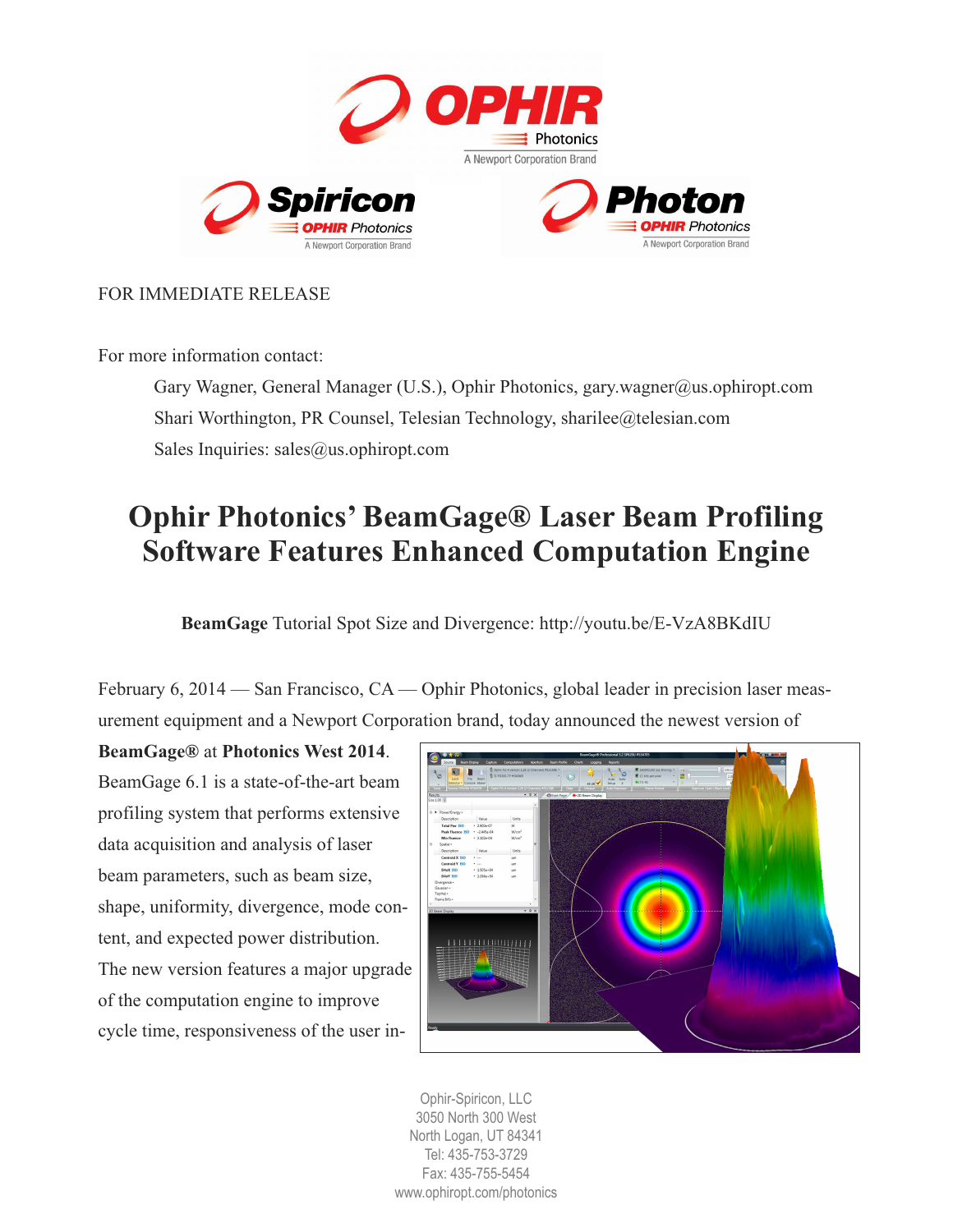terface, and enhance the ability to work with apertures and partitions. This improves the performance and speed of the software, especially when analyzing different beams or sources of light (e.g. LEDs, optic fibers, etc.), and for heavy computations, such as measuring multiple beam profiles, comparing key statistics, and 3D viewing in real-time. BeamGage also features a new strip chart function that allows for zooming and panning, charting of partitions, and storing 10,000+ data points with no decrease in performance.

"Measurement cycle time is critical in most beam profiling applications as knowing what the beam is doing dynamically has a drastic effect on the process outcome, especially in those first few seconds," stated Gary Wagner, General Manager (U.S.) of Ophir Photonics. "Most laser processes start immediately, once power is turned on. Many process problems are traced back to dramatic spatial power changes within the first few seconds."

**BeamGage** includes more than 55 measurements and calculations, many based on ISO standards. These include fast, off-axis correction of distorted beam images; trend charting; data logging; power/energy calibration; and pass/fail production testing. Laser manufacturers and researchers can easily import their own custom algorithms created in C#/.NET using **Custom Computations**. This expands the software's functionality to an even wider array of applications, from fiber optic signal analysis to production parts inspection to military targeting systems

**BeamGage** is based on the patented **UltraCal™** baseline correction algorithm that helped establish the ISO 11146-3 standard for beam measurement accuracy. BeamGage supports auto-setup and auto-exposure for fast set-up and optimized accuracy, NIST traceable power measurements, and a wide variety of CCD cameras, including the 11 megapixel, 35mm format **USB L11059 Large Format Beam Profiling Camera**. 2D viewing provides continually zoomable and resizable displays in floatable windows. 3D graphics utilize solid surface construction with lighting and shading effects.

**BeamGage 6.1** supports both the 64-bit and 32-bit versions of Windows® 7. It is available in three versions:

- **BeamGage Standard** features **BeamMaker®** beam simulator, automatic camera control, and a comprehensive set of analysis algorithms.
- **BeamGage Professional** adds partitioning of the camera output for separate analysis of multiple laser beams from sources such as fiber, a .NET interface for full remote control when integrating beam analysis into an automated application, and camera sharing.
- **BeamGage Enterprise** includes support for an unlimited number of partitions, as well as for high-speed, networked cameras, including GigE, Gigabit Ethernet, and local LANs.